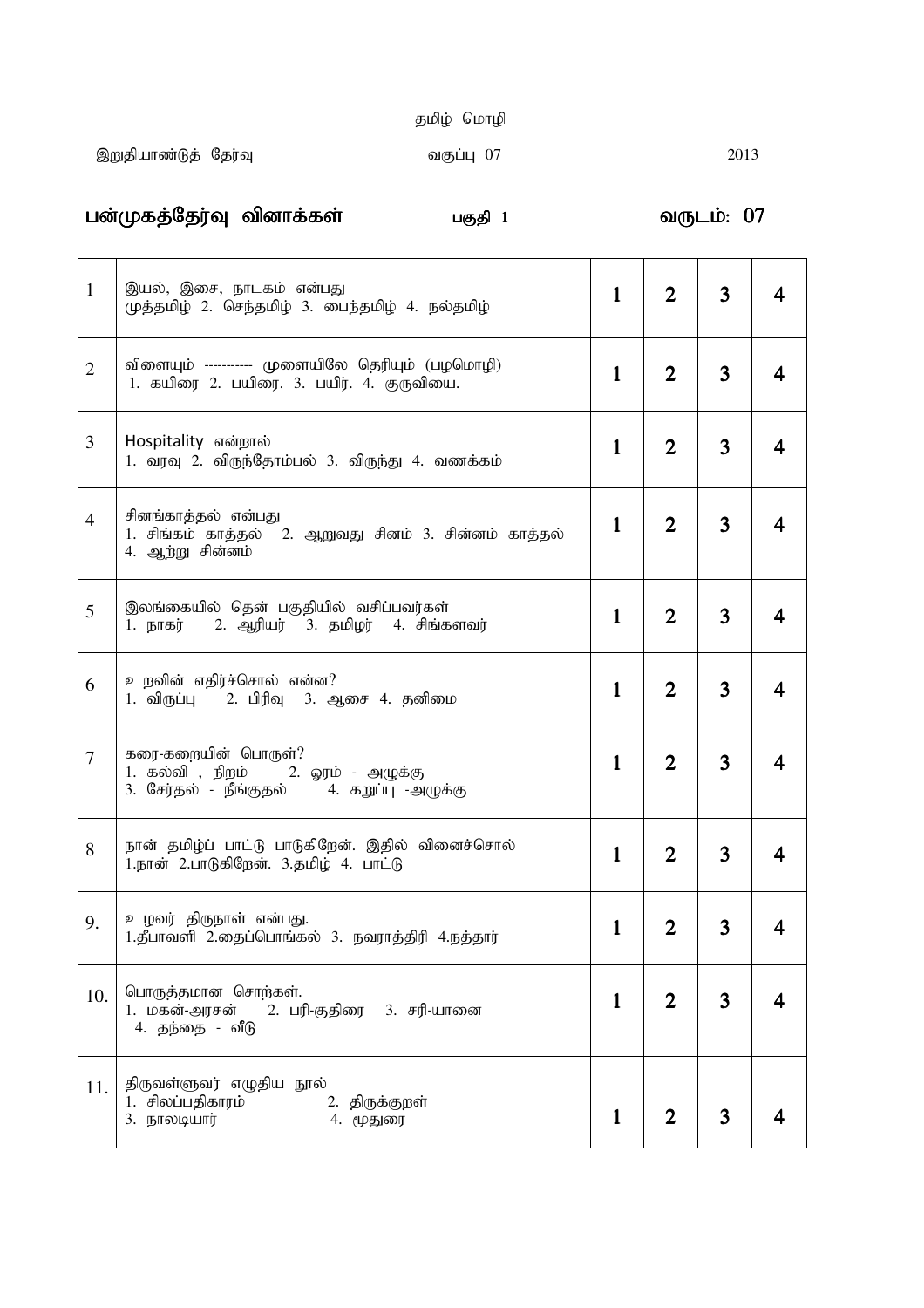# தமிழ் மொழி

| 12. | இளமையில் --------- சிலையில் எழுத்து.<br>1. அழகு    2. கல்வி     3. எழுத்து   4. இளமை                                                                                    | $\mathbf{1}$ | $\overline{2}$ | 3 |   |
|-----|-------------------------------------------------------------------------------------------------------------------------------------------------------------------------|--------------|----------------|---|---|
| 13. | தா என்ற சொல்லின் வினைமுற்று<br>1. தந்தான் – 2. தந்த – 3. தருகிற – 4. தருகின்ற                                                                                           | $\mathbf{1}$ | $\overline{2}$ | 3 | 4 |
| 14. | சரியான வசனம் எது?<br>1. யானை கத்தியது — 2. யானை பிளிறியது<br>2. 3. யானை உறுமியது 4. யானை சீறியது                                                                        | $\mathbf{1}$ | $\overline{2}$ | 3 |   |
| 15  | சேவல் கூவும். மயில்<br>1. கத்தும் 2. சீறும் 3. அகவும் 4. பேசும்                                                                                                         | $\mathbf{1}$ | $\overline{2}$ | 3 | 4 |
| 16  | அடுக்கு தொடரின் எடுத்துக்காட்டு.<br>1. மல மல 2. சட சட 3. மெல்லமெல்ல 4. கல கல                                                                                            | $\mathbf{1}$ | $\overline{2}$ | 3 | 4 |
| 17. | பெருங்காற்றால் மரக்கிளைகள் முறிந்து<br>1. விழுந்தன 2. விழுந்தது 3. ஓடியது. 4. சென்றன.                                                                                   | $\mathbf{1}$ | $\overline{2}$ | 3 | 4 |
| 18. | மின்பொறி என்பது<br>1. நோய் 2. மின்இயந்திரம்<br>3. மின்னல் 4. புல்                                                                                                       | $\mathbf{1}$ | $\overline{2}$ | 3 | 4 |
| 19. | அகரவரிசையில் எழுதுக உழவன்,இடையன்,ஊர்,எட்டு<br>1. இடையன்,உழவன்,எட்டு,ஊர்     2. இடையன், ஊர், எட்டு,<br>உழவன்<br>3. இடையன்,உழவன்,ஊர்,எட்டு 4. உழவன், ஊர் இடையன்,<br>எட்டு | $\mathbf{1}$ | $\overline{2}$ | 3 |   |
| 20. | பேருந்து என்பது.<br>2. கார்<br>1. புகைவணடி<br>4. துவிச்சக்கர வண்டி<br>3. பஸ் வண்டி                                                                                      | 1            | $\overline{2}$ | 3 | 4 |
| 21  | சிலப்பதிகாரம் பிரித்து எழுதினால்<br>1. சில் ., பதிகாரம் 2. சில ., பதிகாரம் 3. சிலம்பு ., அதிகாரம்<br>4. சில<br>அதிகாரம்                                                 | $\mathbf{1}$ | $\overline{2}$ | 3 | 4 |
| 22  | அவள் கால் சலங்கை கலீர் கலீர் என ஒலித்தது. கலீர் கலீர்<br>என்பது<br>1. மரபுச்சொல்<br>2. அடுக்குமொழி<br>3. வினைசொல்<br>4. தொடர்மொழி                                       | $\mathbf{1}$ | 2              | 3 |   |
|     |                                                                                                                                                                         |              |                |   |   |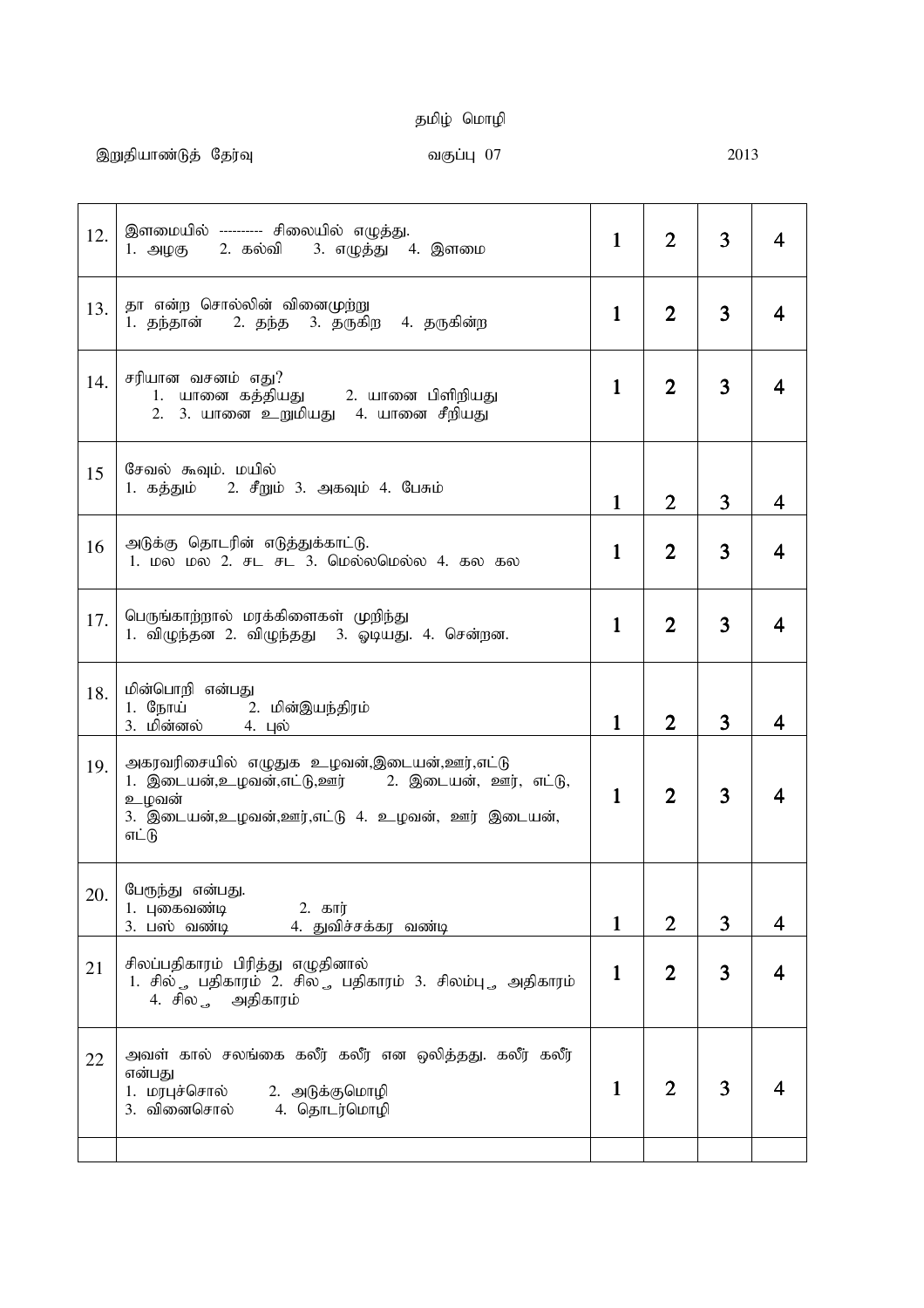# தமிழ் மொழி

| 23 | எங்கள் வீட்டில் பல உறவினர் வந்து 1.தங்கினார்கள்.<br>2.தங்கினாள். 3.தங்கின 4.தங்கினான்.                                      | $\mathbf{1}$ | $\overline{2}$ | 3 | 4 |
|----|-----------------------------------------------------------------------------------------------------------------------------|--------------|----------------|---|---|
| 24 | வெண்கட்டியை பிரித்து எழுதினால்                                                                                              | $\mathbf{1}$ | $\overline{2}$ | 3 |   |
| 25 | சரியான வசனம் எது?<br>1. படைவீரர்கள் மடிந்தனர் 2 . படைவீரர்கள் மடிந்தது<br>3. படைவீரர்கள் மடிந்தது<br>4. படைவீரர்கள் மடிந்தன | $\mathbf{1}$ | $\overline{2}$ | 3 |   |
| 26 | Signature என்பது<br>1. எழுத்து 2. வசனம் 3. கூறுதல் 4. கையொப்பம்                                                             | $\mathbf{1}$ | $\overline{2}$ | 3 |   |
| 27 | விருந்தினரை வரவேற்பது<br>1. வீரம் 2. மானம் 3. இன்பம் 4. விருந்தோம்பல்                                                       | $\mathbf{1}$ | $\overline{2}$ | 3 |   |
| 28 | பொன்னன் என்பது---------------<br>1. பெயர்ச்சொல் 2. வினைச்சொல் 3. இடப்பெயர்<br>4. காலப்பெயர்                                 | $\mathbf{1}$ | $\overline{2}$ | 3 |   |
| 29 | கேள்வி வாக்கியம் என்பதற்கு உதாரணம்.<br>1. என் பெயர் ராம் 2. உன் பெயர் என்ன?<br>3. நான் விளையாடுவேன் 4. எனக்கு ஒரு தங்கை     | $\mathbf{1}$ | $\overline{2}$ | 3 |   |
| 30 | அவள் இதயம் --------- என அடித்துக் கொண்டது.<br>1.சலசல, 2. படபட 3.கடகட, 4. கலகல                                               | $\mathbf{1}$ | $\overline{2}$ | 3 |   |

 $(30 \; \mu$ ள்ளிகள்)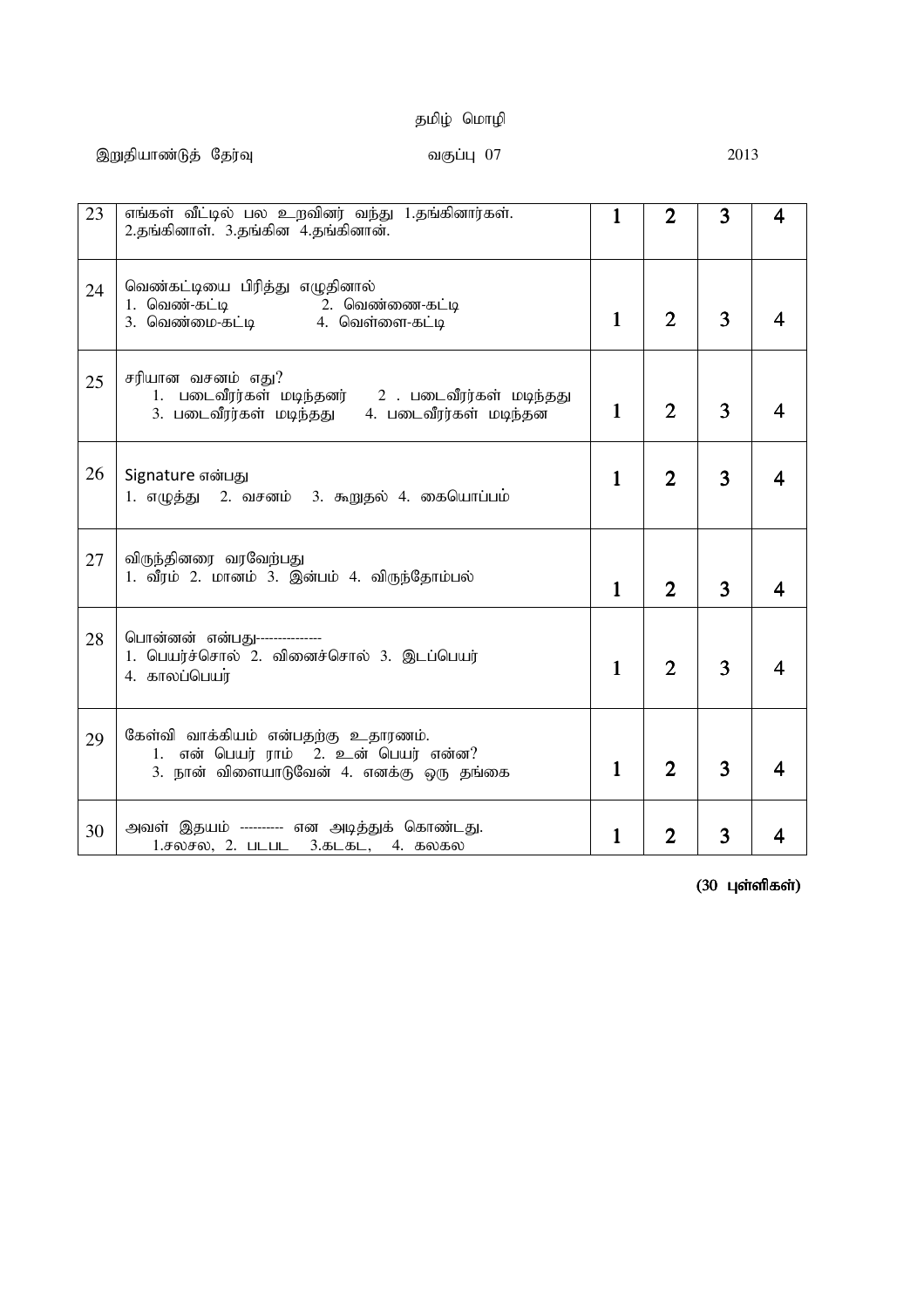|  | தமிழ் மொழி |
|--|------------|
|  |            |

,Wjpahz;Lj; Nju;T tFg;G 07 2013

## tpdhf;fs;: tpdhf;fs;: gFjp 2 gFjp 2 வருடம்: 07

### 1. பின்வரும் பந்தியை வாசித்து, கேள்விகளுக்குப் பதில் எழுதுக.

உலகில் சான்றோர்களால் ஒரு மொழி செம்மொழியாக போற்றப்படுவதற்கு அம்மொழியில் அமைந்துள்ள இலக்கிய இலக்கணச் செழுமையே காரணமாகும். மிக சிறந்த இலக்கியங்கள் தமிழில் உள்ளன. அவற்றுள் ஐம்பெருங்காப்பியங்பள் பெருஞ் சிறப்புடையன. அத்தகைய அரும்பெரும் காப்பியங்களில்<br>மிகச் சிறந்ததாக சிலப்பதிகாரம் போற்றப்படுகிறது. இது முக்கமிம்க்காப்பியம். நாட்டுக்காப்பியம். .<br>சிறந்ததாக சிலப்பதிகாரம் போற்றப்படுகிறது. இது முத்தமிழ்க்காப்பியம், நாட்டுக்காப்பியம், இறைநெறிக் காப்பியம், குடிமக்கள் காப்பியம் நாட்டுக் காப்பியம், நாடகக் காப்பியம் என பலவகையான சிறப்புக்கூறுகளை தன்னகத்தே கொண்டுள்ளது. இக்காப்பியத்தில் இயல், இசை, நாடகம் எனும்<br>முத்தழிழும் இருப்பதால் முத்தமிழ்க்காப்பியம் என பெயர் பெறுகிறது. இதனை எமுகிய .<br>முத்தமிழ்க்காப்பியம் என பெயர் பெறுகிறது. இதனை எழுதிய<br>பத்தை சேர சோழ பாண்டிய நாட்டின் இயற்கை வளங்களும் கலை , ஒளங்கோவடிகள் இக்காப்பியத்தை சேர சோழ பாண்டிய நாட்டின் இயற்கை வளங்களும் கலை<br>கலாச்சாரப் பின்னணிகளும், வாழ்க்கை முறைகளும் மன்னர்களின் ஆளுமைத்திறமும் கூறுவதால் கலாச்சாரப் பின்னணிகளும், வாழ்க்கை முறைகளும் மன்னர்களின் தமிழ்நாட்டுக் காவியம், குடிமக்கள் காவியம் என்னும் பெயரையும் பெறுகிறது.

\_\_\_\_\_\_\_\_\_\_\_\_\_\_\_\_\_\_\_\_\_\_\_\_\_\_\_\_\_\_\_\_\_\_\_\_\_\_\_\_\_\_\_\_\_\_\_\_\_\_\_\_\_\_\_\_\_\_\_\_\_\_\_\_\_\_\_\_\_\_\_

\_\_\_\_\_\_\_\_\_\_\_\_\_\_\_\_\_\_\_\_\_\_\_\_\_\_\_\_\_\_\_\_\_\_\_\_\_\_\_\_\_\_\_\_\_\_\_\_\_\_\_\_\_\_\_\_\_\_\_\_\_

\_\_\_\_\_\_\_\_\_\_\_\_\_\_\_\_\_\_\_\_\_\_\_\_\_\_\_\_\_\_\_\_\_\_\_\_\_\_\_\_\_\_\_\_\_\_\_\_\_\_\_\_\_\_\_\_\_\_\_\_\_

\_\_\_\_\_\_\_\_\_\_\_\_\_\_\_\_\_\_\_\_\_\_\_\_\_\_\_\_\_\_\_\_\_\_\_\_\_\_\_\_\_\_\_\_\_\_\_\_\_\_\_\_\_\_\_\_\_\_\_\_\_

\_\_\_\_\_\_\_\_\_\_\_\_\_\_\_\_\_\_\_\_\_\_\_\_\_\_\_\_\_\_\_\_\_\_\_\_\_\_\_\_\_\_\_\_\_\_\_\_\_\_\_\_\_\_\_\_\_\_\_\_\_

ஒரு மொழி செம்மொழியாக போற்றப்படுவதற்கு எது காரணம்?

எந்த நூலைப் பற்றி இப்பந்தியில் குறிப்பிடப்பட்டுள்ளது?

அதனை எழுதியவர் யார்?

எதனால் முத்தமிழ் காப்பியம் எனப் பெயர் பெறுகிறது?.

சிலப்பதிகாரம் எத்தகைய சிறப்புக் கூறுகளைக் கொண்டுள்ளது $?$ 

 $(10 \;$ புள்ளிகள்)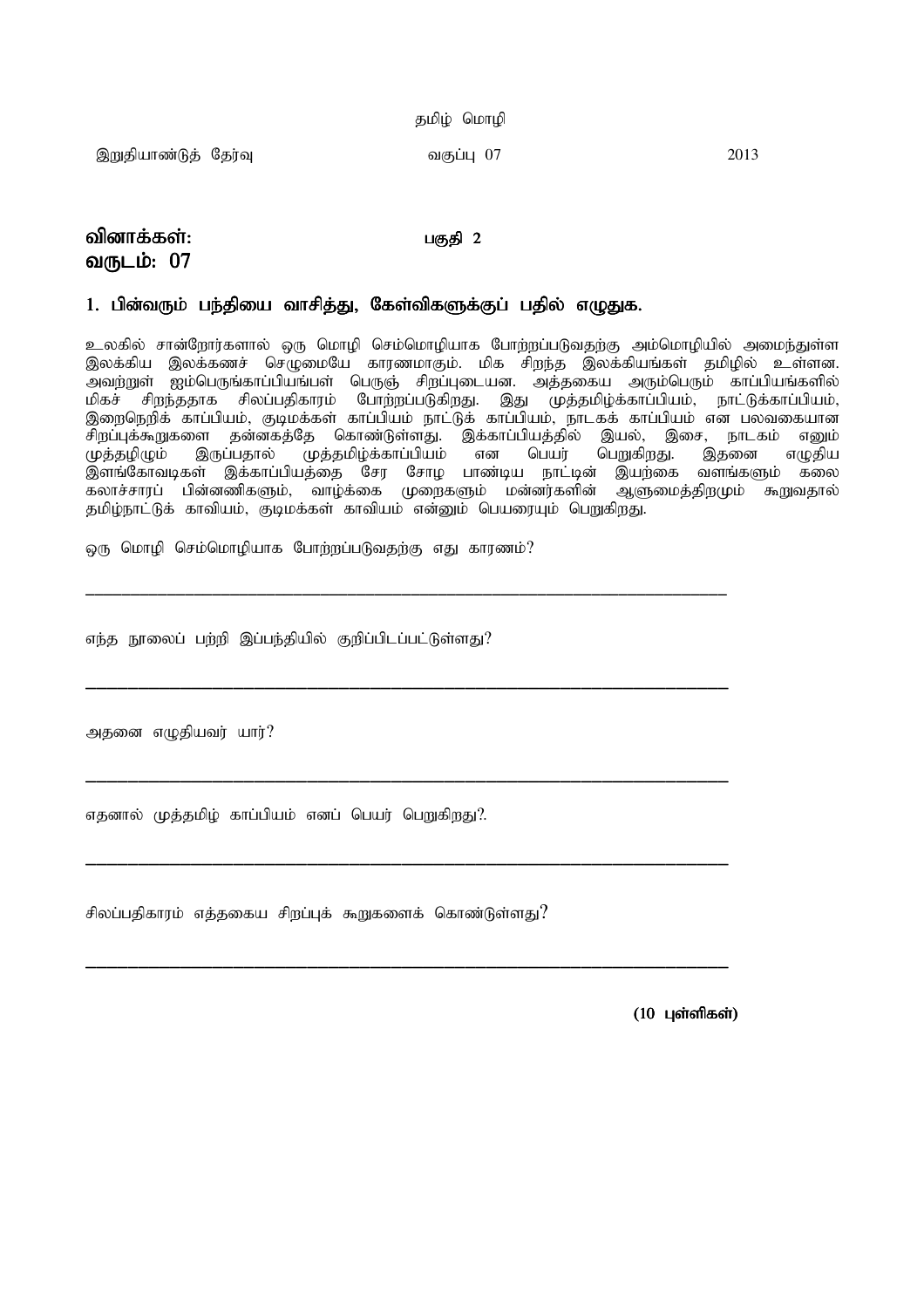|                      |                                                | தமிழ் மொழி                                              |                                                                           |
|----------------------|------------------------------------------------|---------------------------------------------------------|---------------------------------------------------------------------------|
| இறுதியாண்டுத் தேர்வு |                                                | வகுப்பு 07                                              | 2013                                                                      |
|                      | $(5 \text{ up}$ றைகளை எழுதவும்)                | ஓட்டுமுன்பும் ஓட்டும்போதும் செய்ய வேண்டிய முறைகள் என்ன? | 2. உமது தந்தை வாகனம் ஓட்டும்போது நீர் அருகில் இருந்தால் உமது தந்தை வாகனம் |
|                      |                                                |                                                         |                                                                           |
|                      |                                                |                                                         |                                                                           |
|                      |                                                |                                                         |                                                                           |
|                      |                                                |                                                         |                                                                           |
|                      |                                                |                                                         |                                                                           |
|                      |                                                |                                                         |                                                                           |
|                      |                                                |                                                         |                                                                           |
|                      | 3. கோடிட்ட இடங்களில் பொருத்தமான சொல்லை எழுதுக. |                                                         | $(10 \text{ L}$ ள்ளிகள்)                                                  |
|                      | (உன்னை, உன்னுடைய, உன்னால், உன்னுடன், உன்னிடம்) |                                                         |                                                                           |
|                      | வீதியில் நான் பார்த்தேன்.                      |                                                         |                                                                           |
|                      |                                                | உதவியை நான் ஒருபோதும் மறவேன்.                           |                                                                           |
|                      | அம்மாவும் தங்கையும் வருகிறார்கள்.              |                                                         |                                                                           |
|                      | என்னுடைய பேனா உள்ளது.                          |                                                         |                                                                           |
|                      | அந்த வேலையைச் செய்ய முடியும்.                  |                                                         |                                                                           |
|                      |                                                |                                                         | $(10 \text{ L}$ ள்ளிகள்)                                                  |
| 4. சேர்த்தெழுதுக     |                                                | பிரித்தெழுதுக                                           |                                                                           |
| வாழை – பழம்          |                                                | மட்பாண்டம்                                              |                                                                           |
| நெல் - பயிர்         |                                                | எதிர்ச்சொல்                                             |                                                                           |
| முள் - செடி          |                                                | கடற்கரை                                                 |                                                                           |
| பால் - குடம்         |                                                | பணவரவு                                                  |                                                                           |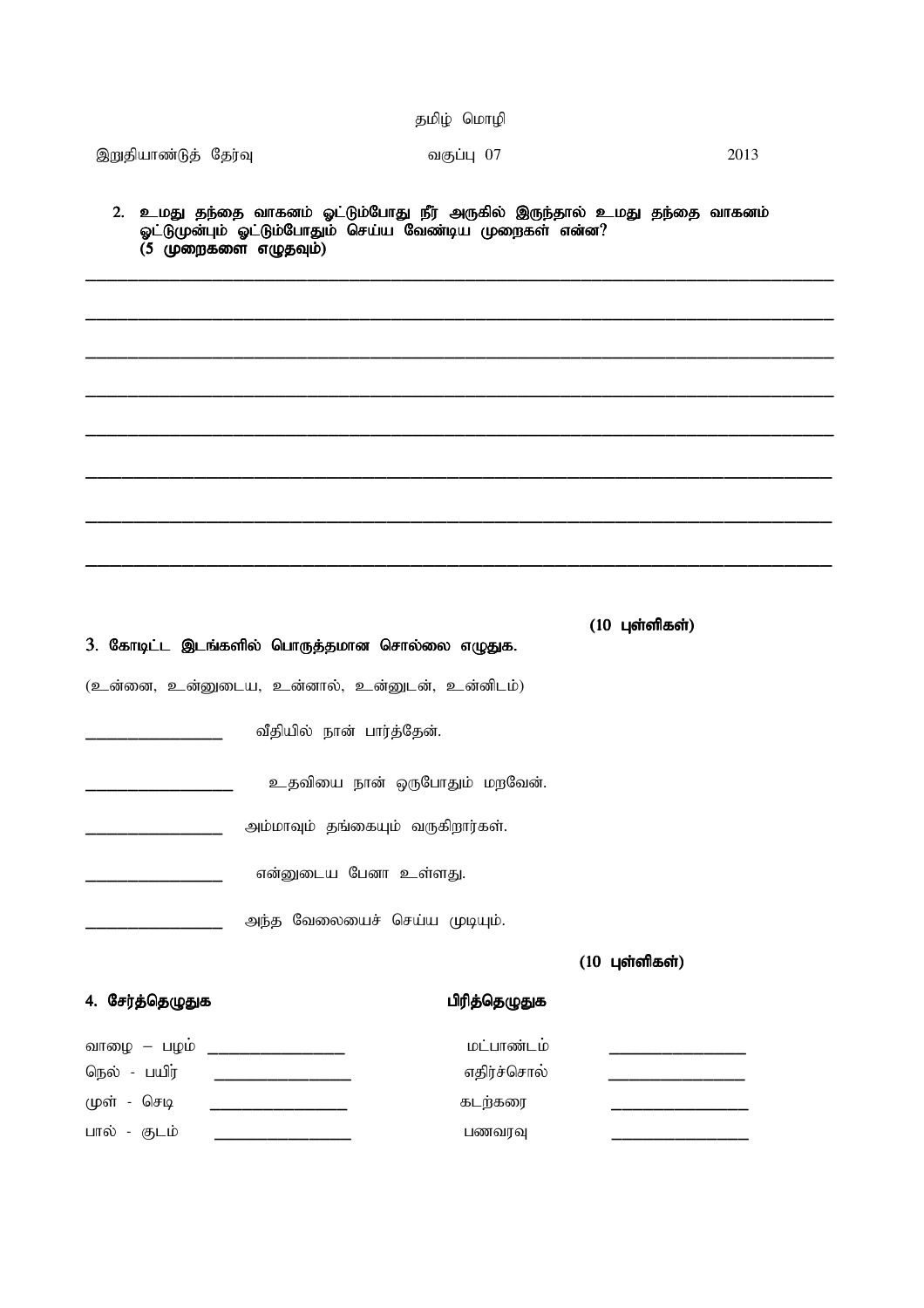தமிழ் மொழி

,Wjpahz;Lj; Nju;T tFg;G 07 2013

kuk; - Ntu; \_\_\_\_\_\_\_\_\_\_\_\_\_ FoNyhir \_\_\_\_\_\_\_\_\_\_\_\_\_

 $(10 \text{ L}$ ள்ளிகள்)

## 5. பின்வரும் பந்தியை வாசித்து அதை தமிழில் மொழிபெயர்க்க.

### Clever Farmer :

One night a clever farmer was returning home from a cattle fair. He bought a buffalo from there. As he passed through a dense forest, a dacoit came in front of him. He had a thick stick in his hand. He said, "Hand over all that you have."

The farmer got scared and gave his money to the dacoit. As he turned to go, the dacoit said, "Give me the buffalo too. Why are you taking it away?"

The farmer handed over the buffalo's rope to the dacoit. Then the farmer said, ''You have taken everything of mine. Can you give me your stick?"

"Why do you need it?" the dacoit enquire "My wife will be pleased that at least I got a stick from the fair."

The dacoit gave the stick to the farmer happily. Immediately the clever farmer started beating the dacoit with the stick. The dacoit ran off to save his life leaving the buffalo and the farmer's money behind. So the clever farmer saved himself and his belongings too.

\_\_\_\_\_\_\_\_\_\_\_\_\_\_\_\_\_\_\_\_\_\_\_\_\_\_\_\_\_\_\_\_\_\_\_\_\_\_\_\_\_\_\_\_\_\_\_\_\_\_\_\_\_\_\_\_\_\_\_\_\_\_\_\_\_\_\_\_\_\_\_

\_\_\_\_\_\_\_\_\_\_\_\_\_\_\_\_\_\_\_\_\_\_\_\_\_\_\_\_\_\_\_\_\_\_\_\_\_\_\_\_\_\_\_\_\_\_\_\_\_\_\_\_\_\_\_\_\_\_\_\_\_\_\_\_\_\_\_\_\_\_\_

\_\_\_\_\_\_\_\_\_\_\_\_\_\_\_\_\_\_\_\_\_\_\_\_\_\_\_\_\_\_\_\_\_\_\_\_\_\_\_\_\_\_\_\_\_\_\_\_\_\_\_\_\_\_\_\_\_\_\_\_\_\_\_\_\_\_\_\_\_\_\_

\_\_\_\_\_\_\_\_\_\_\_\_\_\_\_\_\_\_\_\_\_\_\_\_\_\_\_\_\_\_\_\_\_\_\_\_\_\_\_\_\_\_\_\_\_\_\_\_\_\_\_\_\_\_\_\_\_\_\_\_\_\_\_\_\_\_\_\_\_\_\_

\_\_\_\_\_\_\_\_\_\_\_\_\_\_\_\_\_\_\_\_\_\_\_\_\_\_\_\_\_\_\_\_\_\_\_\_\_\_\_\_\_\_\_\_\_\_\_\_\_\_\_\_\_\_\_\_\_\_\_\_\_\_\_\_\_\_\_\_\_\_\_

\_\_\_\_\_\_\_\_\_\_\_\_\_\_\_\_\_\_\_\_\_\_\_\_\_\_\_\_\_\_\_\_\_\_\_\_\_\_\_\_\_\_\_\_\_\_\_\_\_\_\_\_\_\_\_\_\_\_\_\_\_\_\_\_\_\_\_\_\_\_\_

\_\_\_\_\_\_\_\_\_\_\_\_\_\_\_\_\_\_\_\_\_\_\_\_\_\_\_\_\_\_\_\_\_\_\_\_\_\_\_\_\_\_\_\_\_\_\_\_\_\_\_\_\_\_\_\_\_\_\_\_\_\_\_\_\_\_\_\_\_\_\_

\_\_\_\_\_\_\_\_\_\_\_\_\_\_\_\_\_\_\_\_\_\_\_\_\_\_\_\_\_\_\_\_\_\_\_\_\_\_\_\_\_\_\_\_\_\_\_\_\_\_\_\_\_\_\_\_\_\_\_\_\_\_\_\_\_\_\_\_\_\_\_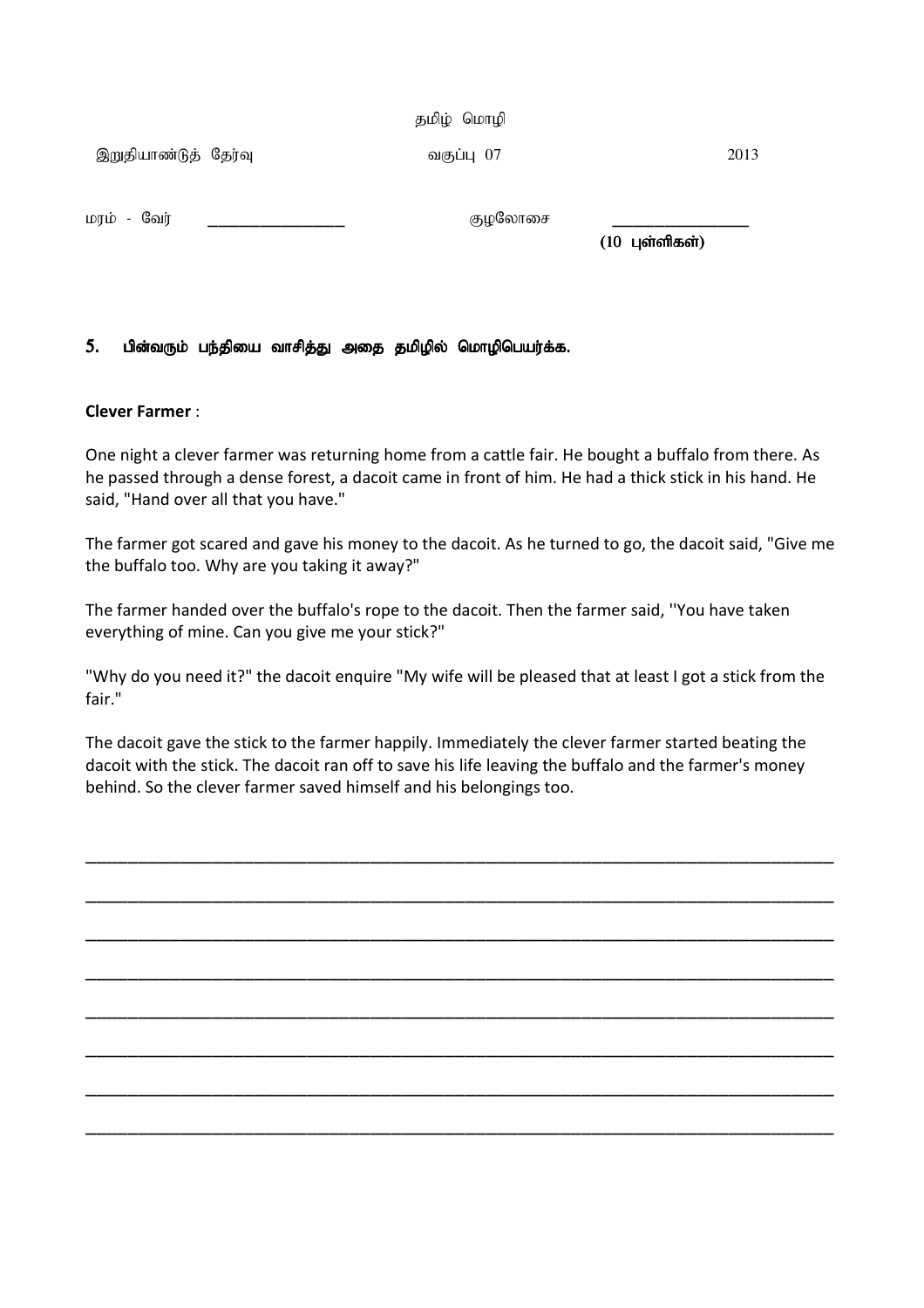|                      | தமிழ் மொழி                                             |                             |
|----------------------|--------------------------------------------------------|-----------------------------|
| இறுதியாண்டுத் தேர்வு | வகுப்பு 07                                             | 2013                        |
|                      |                                                        |                             |
|                      |                                                        |                             |
|                      |                                                        |                             |
|                      |                                                        |                             |
|                      |                                                        |                             |
|                      |                                                        |                             |
|                      |                                                        |                             |
|                      |                                                        |                             |
|                      |                                                        |                             |
|                      |                                                        |                             |
|                      |                                                        |                             |
|                      |                                                        |                             |
|                      |                                                        |                             |
|                      |                                                        |                             |
|                      |                                                        | $(10 \text{ L}$ ள்ளிகள் $)$ |
|                      |                                                        |                             |
|                      | 6. மாறி இருக்கும் சொற்களை ஒழுங்காக மாற்றி வசனம் அமைக்க |                             |
|                      | ஆடை – தூய்மையான – அணிந்திருந்தாள் - குழலி              |                             |
|                      |                                                        |                             |
|                      |                                                        |                             |
|                      | உறங்கியது – குழந்தை – அந்தக் - தாயின் - மடியில்        |                             |
|                      |                                                        |                             |
|                      | வேண்டும் - நாம் - எல்லோருக்கும் - உதவி – செய்ய         |                             |
|                      |                                                        |                             |
|                      | அந்தச் - பெயர் - சிறுமியின் - தெரியாது - எனக்குத்      |                             |
|                      |                                                        |                             |
|                      | செய்தார் - தமிழ்மொழிக்குப் - சேவைகள் - அவர் - பல       |                             |
|                      |                                                        |                             |
|                      |                                                        |                             |
|                      |                                                        | $(10 \text{ L}$ ள்ளிகள்)    |